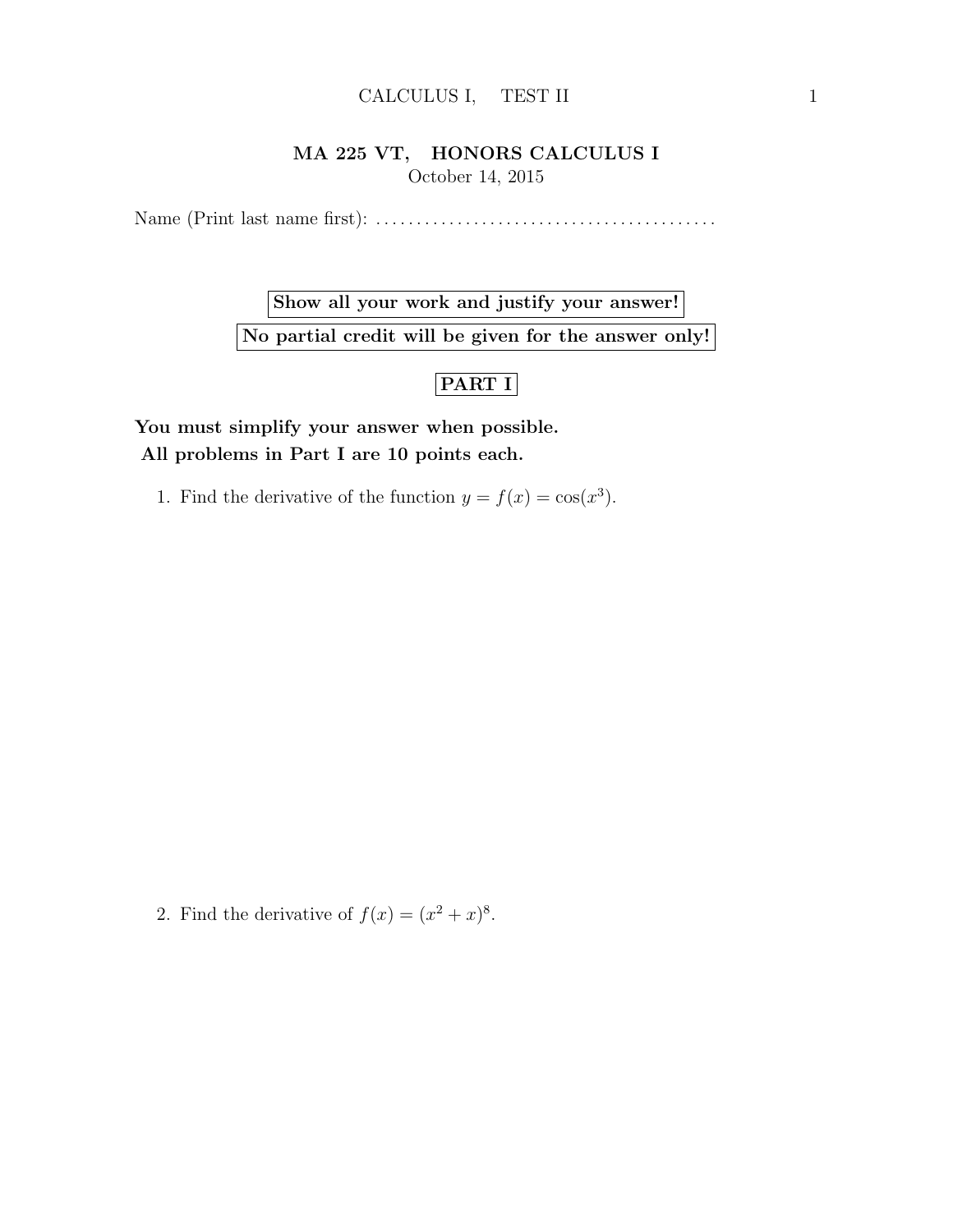3. Find the absolute maximum and minimum of the function  $y = f(x) = (2x - 3)^2(x + 1)^5$  on the interval [0, 1].

4. Find the linearization of the function  $f(x) = x \tan(x)$  at the point  $a = \pi/4$  and use it to estimate the value  $f(.8)$ .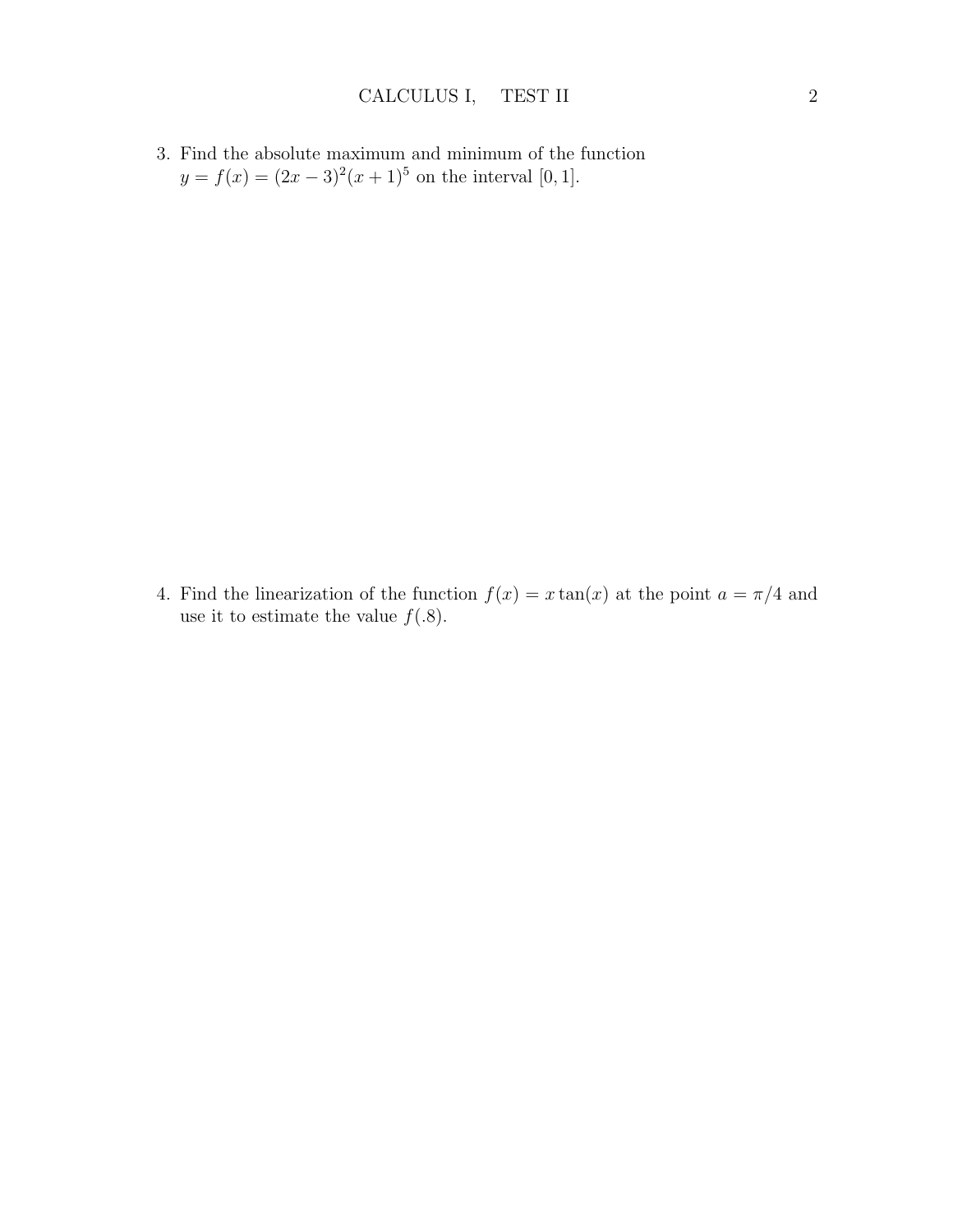5. Find two positive numbers so that their sum is 200 and their product is maximal. [As always you must justify your answer!]

6. Suppose that the **derivative** of a function  $y = f(x)$  is given:

 $f'(x) = (x+2)(3-x).$ 

(a) Find the x-coordinates of all local max/min of the function  $y = f(x)$ .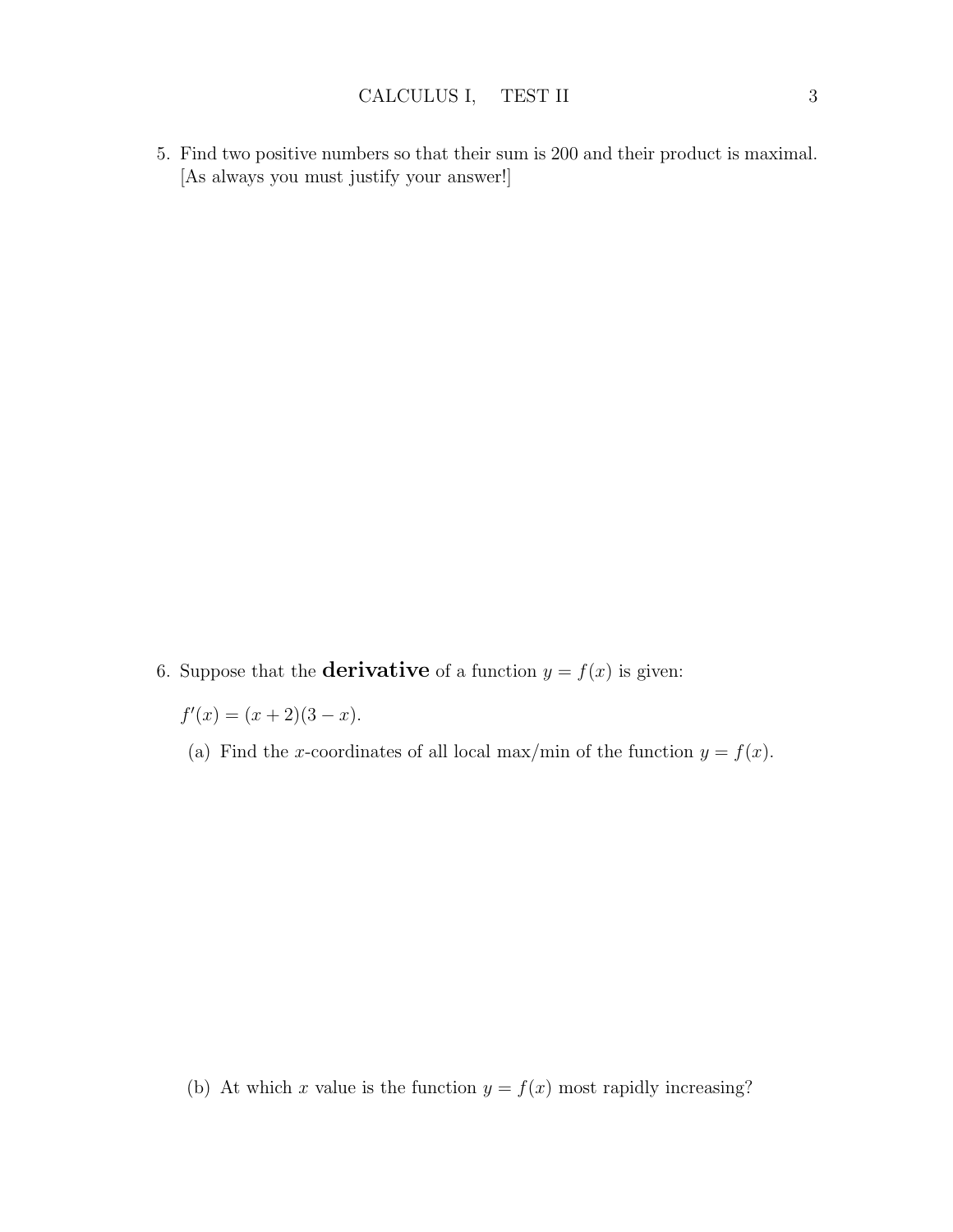## PART II

7. [15 points] You work for a soup company. In order to maximize visibility of the product on the shelve your boss asks you to design a soup can of volume  $1 \, dm<sup>3</sup>$ and maximal surface area. Either specify the dimensions of such a can or show that such a can does not exist.

You may use that the volume of a can of radius r and height h is  $V = \pi r^2 h$  while the surface are of the side is  $2\pi rh$  and of the top (and bottom) is  $\pi r^2$ .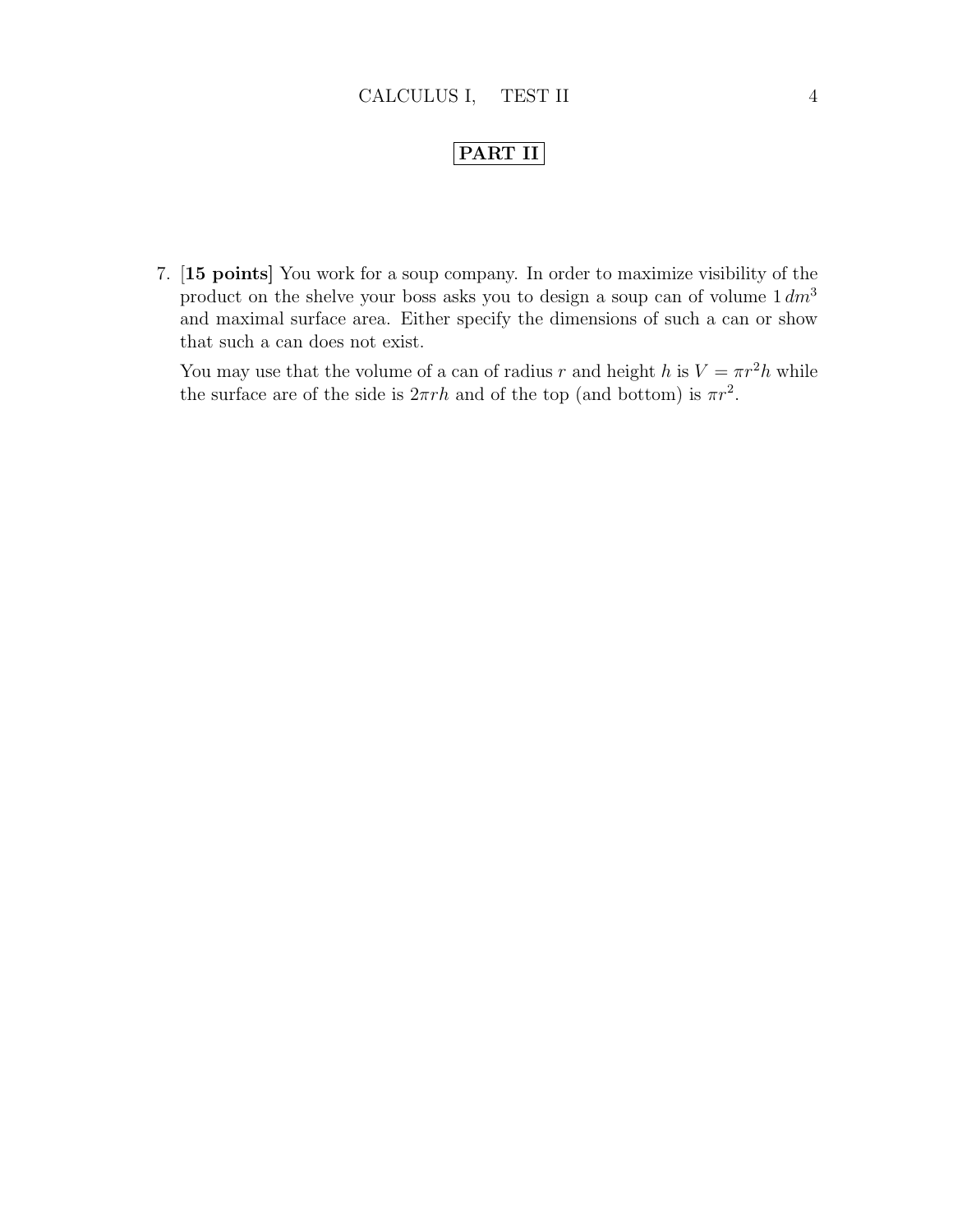- 8. [20 points] Use calculus to graph the function  $y = f(x) = \frac{x}{x}$  $\frac{x}{x^2+1}$ . Indicate
	- $x$  and  $y$  intercepts,
	- vertical and horizontal asymptotes (if any),
	- in/de-creasing; local/absolute max/min (if any).

You must show work to justify your graph and conclusions. You can use decimal numbers to plot points (but mark them with exact values).